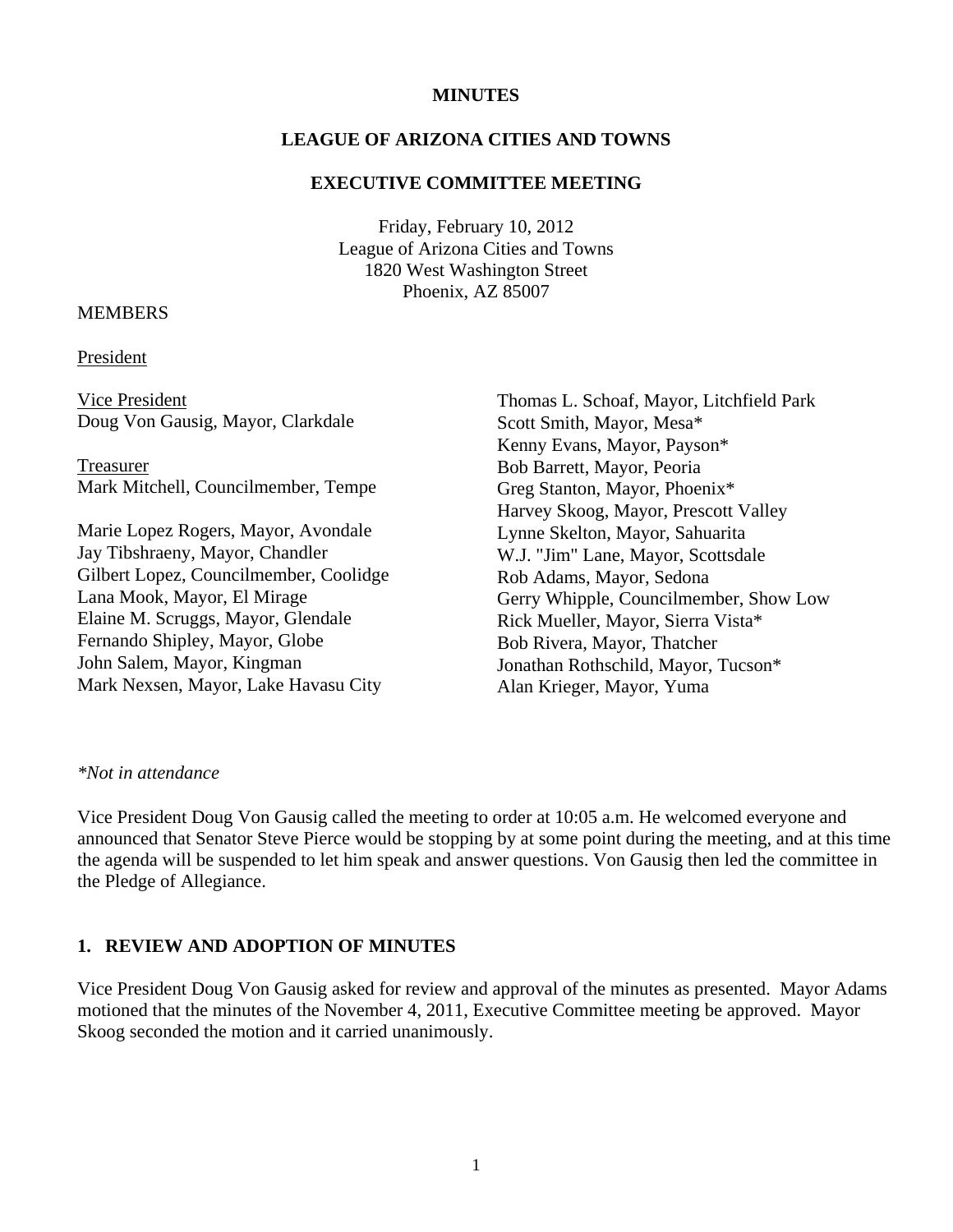### **2. LEGISLATIVE REPORT / BUDGET UPDATE**

Vice President Von Gausig recognized League Executive Director Ken Strobeck to provide a legislative report. Mr. Strobeck acknowledged the League's legislative team for keeping up with the fast moving bills through the Legislature. Additionally, Mr. Strobeck noted that committees were also adding long addendums after the agenda deadline, forcing the League to respond quickly. Mr. Strobeck then called upon Legislative Director Jim Ogsbury to report on the legislative session in more detail.

Mr. Ogsbury stated that next week would be the final week for committees to hear bills in their house of origin. He noted that the past Monday was the bill introduction deadline in the House and the Senate's introduction deadline was the week prior. Mr. Ogsbury reported that 1,507 bills, memorials and resolutions were introduced totaling 11 more than last year. Despite the higher total number of introductions, there had not been as many measures as last year that have drastic impacts on municipalities; a striker amendment, however, can show up any time.

Mr. Ogsbury reported that there were a large number of bills this year that the League supports. The League is working with the majority party on legislation that will help cities and towns, including legislation that will: permit cities and towns to regulate the sale of fireworks; authorize cities and towns to form revenue allocation districts, "tort reform," repeal the authority of the Arizona Department of Water Resources (DWR) to levy a fee on cities and towns; and establish an online portal system for the collection of sales taxes. At the same time, the League had been improving its legislative relationships. Mr. Ogsbury reported, however, that some harmful legislation has been introduced, including SB 1064, the Liberty Charter bill, which permits unincorporated areas of a county to adopt this model charter notwithstanding existing law. Also, a number of bills that consolidate elections have been introduced. Mr. Ogsbury said that among the worst of the bad bills is HB 2815 – Regulatory Tax Credits – which establishes a tax credit for the cost of "excessive regulations."

Mr. Ogsbury acknowledged the effective work of the legislative team and intergovs at the Legislature. He discussed how a retooled Friday intergov meeting has proven to be more efficient and successful at coordinating lobbying efforts at the Capitol. He stated that legislators have been more positive and engaging; they care about what the League thinks. Mr. Ogsbury credited the engagement of cities and towns for making the difference. As an example, Mr. Ogsbury noted that 45 members—half of the Legislature—signed on as co-sponsors to SB 1288, Senator Gail Griffin's bill to repeal the Arizona Department of Water Resources (ADWR) water assessment fee. The League has also had more cities and towns sign on to the Request to Speak system this year.

Executive Director Ken Strobeck lauded the Legislative Team's efforts. Mr. Strobeck stated that the team reviews bills daily, hold strategy sessions every day, and diligently meets with members of the Legislature. Lastly, Mr. Strobeck mentioned that legislators are working on the budget and that the League believes it may have a reduction in the HURF-to-MVD shift against cities and towns but likely will have no changes to the DPS amount.

### **3. UPDATE ON TAX CODE UNIFORMITY**

Vice President Von Gausig recognized Executive Director Ken Strobeck to report on the progress of sales tax code uniformity. Mr. Strobeck said that Deputy Director Tom Belshe had been making progress with streamlining the Model City Tax Code and discussions on legislative proposals for a single portal for businesses to pay taxes to cities that collect their own sales taxes. Mr. Strobeck then recognized Mr. Belshe to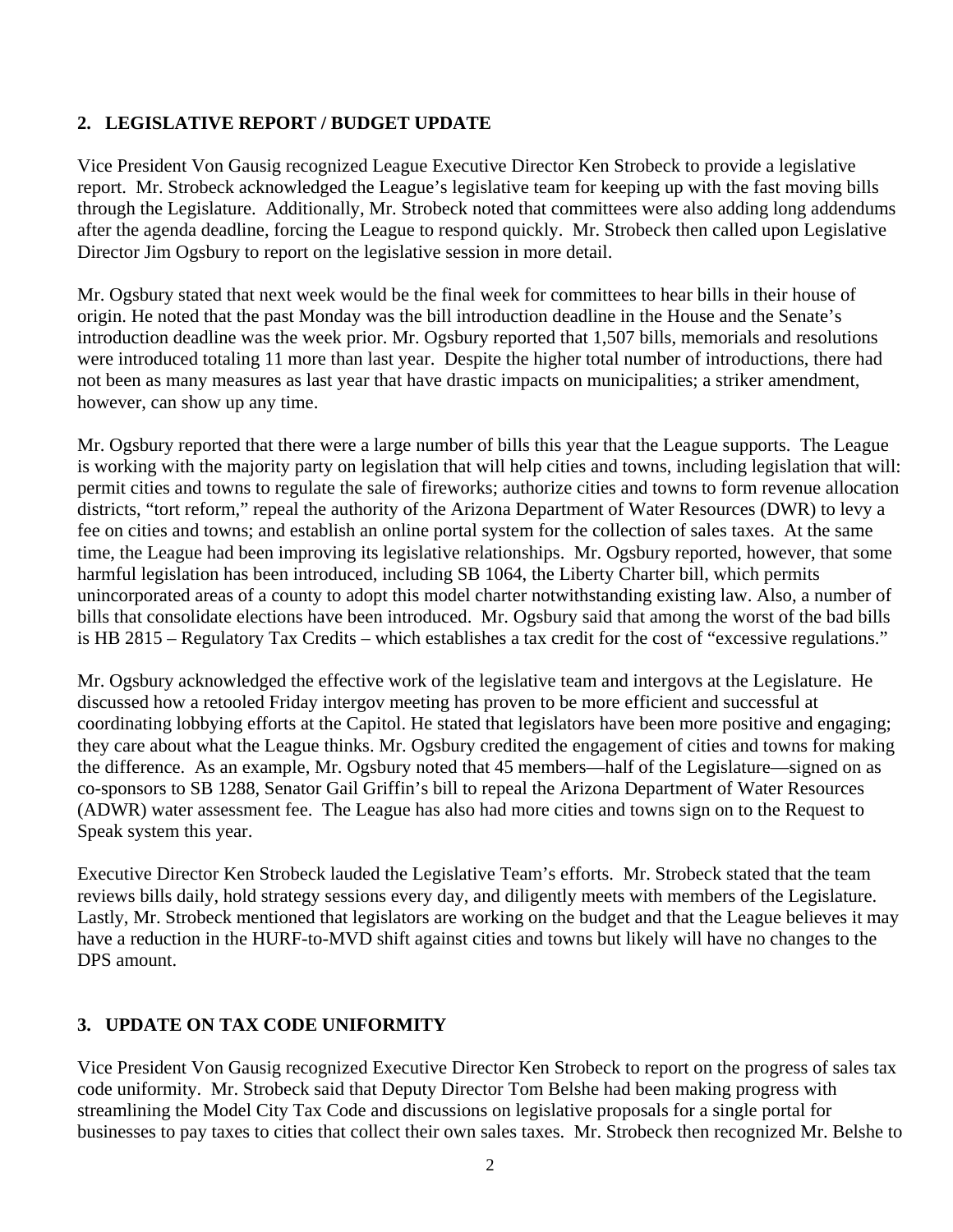report on tax code uniformity efforts. Mr. Belshe reported that at the end of last year, the Unified Audit Committee (UAC) started working with individual cities and towns on unique Model City Tax Code language. He noted that the Model City Tax Code language is at times unique to a community, which causes problems for those businesses working in multiple jurisdictions, and that the UAC has been working with those individual cities to remove such language.

Mr. Belshe added that the UAC is reviewing the "local" and "model" options that exist in the tax code. They are going to submit a list of those "local" and "model" options that are no longer viable to the Municipal Tax Code Commission and suggest that they be removed from the code. Mr. Belshe stated that they are working on removing the distinction between local and model options. Local and model options will now simply be called "options" and will be renumbered.

Additionally, Mr. Belshe said that Rep. Rick Gray and Rep. Jeff Dial introduced legislation requiring that self-collecting cities provide one location for multijurisdictional businesses to remit sales taxes online. Instead of going to various city or town websites to make payment, the business will only have to go to one location or "portal" to pay. Additionally, the UAC will interview six vendors to determine the technical requirements for such a system, including the security of information from the taxpayer. Mr. Belshe said the UAC will take this information and make recommendations to the Department of Administration. The Department of Administration will conduct the procurement for the vendor that will develop the "portal."

Finally, Mr. Belshe reported that the League has been working with Michael Hunter of the Governor's Office on the TPT Simplification Tax Force. Mr. Belshe said he along with other municipal employees from Chandler and Gilbert will be participating in the Governor's TPT Simplification Tax Force. The idea of the TPT Tax Force is to possibly expand the existing tax base in order to lower sales tax rates. He added that the Governor's Office and the League share a determination that the Department of Revenue (DOR) improve the program for the collection of sales tax for cities and towns. Additionally, Mr. Belshe reported that the federal government is also moving closer to a national program for taxing online retailers.

Mayor Lane asked about the federal government's process for payment from online retailers. Mr. Belshe responded that process would be state-by-state so it would set the requirements and uniform process for each state. Mr. Belshe added that the three requirements for each state would be a uniform definition on what constitutes retail; a single point of audit; and a single point of collection. Mr. Belshe said that the National League of Cities and Amazon are in support of this Senate measure and the measure seems to be making progress.

Mayor Adams asked if cities and towns would have an opportunity to collect local sales tax. Mr. Belshe responded that each individual municipality would be able to collect their local tax at the existing local rate. The timeline for the Senate measure depends on the federal government and the League has continued to hear that this process will be done soon.

Next, Mayor Scruggs asked if the end objective of expanding the tax base was to lower tax rates and if services would be taxed. Mr. Belshe responded that he was unsure and noted that the Governor's Office wishes to consider current exemptions first. Mayor Scruggs also asked what efforts were made by the Legislature or the governor's staff to reach out to small businesses to be part of this discussion. Mr. Belshe responded to Mayor Scruggs noting that they would work on representing small businesses.

Vice Mayor Lopez asked Mr. Belshe what the other large retailers were on board. Mr. Belshe responded that he was unsure on the stance of other large retailers, with the exception of Amazon, but he would obtain this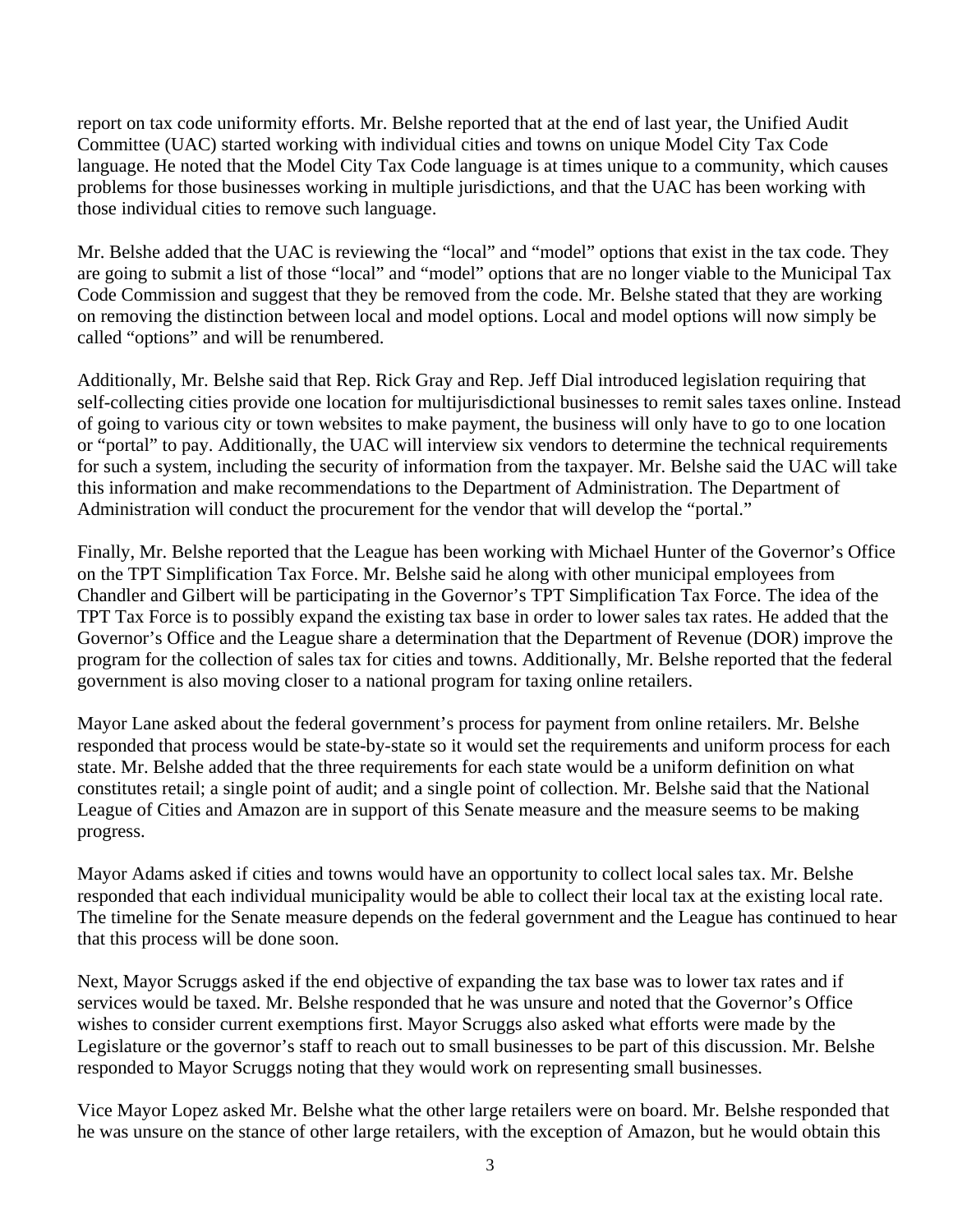information and report back to the mayor. Finally, Vice President Von Gausig recognized Mr. Belshe and the League in making a collaborative effort in working with ATRA and building a better relationship.

Mr. Strobeck also pointed out that Michael Hunter of the Governor's Office believes that as we explore uniformity of the state tax base and the local sales tax base, consideration should be given not only to making the cities and towns more like the state but the state more like the cities and towns. Additionally, Mr. Strobeck said there has been a lot of discussion about the online retail sales tax topic, so a representative with Amazon has been invited to discuss this further.

Vice President Von Gausig then recognized Don Isaacson of Isaacson & Moore, P.C., representative for Amazon.com, to speak on the Federal legislation and their position. Mr. Isaacson said that Amazon opposes a bill in the Legislature, SB 1338, that would attempt to impose a sales tax liability on sales in Arizona. Mr. Isaacson then provided a background on the history of the Quill decision and how it has shaped current law regarding Internet sales. Mr. Isaacson then discussed Amazon's stance about a bill, S. 1832, that is currently in Congress. He said that S. 1832 is simpler and has a more uniform approach to taxation and will be beneficial to municipalities and states around the country.

### **4. REPORT FROM COMMUNICATIONS SUBCOMMITTEE**

Vice President Von Gausig recognized Mayor Salem to report on the Communications Subcommittee. Mayor Salem reported that during the Executive Committee retreat, the Executive Board discussed ways to more efficiently get messages out to constituents, citizens, and businesses when there is a mandate hampering local control, as people should know it has a direct impact on the municipal level. Mayor Salem noted that in the past the League had programs to reach out to municipalities such as the "Strong Cities Make A Strong State" program. He added that they are currently working with a media relations firm, Scutari & Cieslak, to use social media, op-eds, and other tools to spread the message. Mayor Salem reported the committee had a budget of \$40,000 this year. Vice President Von Gausig added that Scutari & Cieslak had been working to secure several interviews over the last week, including one with the *Arizona Capitol Times*.

### **4a. SENATE PRESIDENT STEVE PIERCE**

At this time, the report was suspended to recognize Senate President Steve Pierce. Vice President Von Gausig recognized Senator Pierce and asked him discuss progress at the Legislature. Senator Pierce noted that the Legislature is currently working on the budget. He noted the importance of having state lawmakers from rural Arizona in the Legislature. Vice President Von Gausig asked Senator Pierce what the League can do for him to help maintain their good relationship. Senator Pierce followed by explaining that politics is all about compromising and it is important to fix issues rather than going around them. Senator Pierce added that he is trying to give everyone the opportunity to be heard. Additionally, he said that Arizona should promote business and encourage people to move to the state, rather than California and Texas.

Mayor Adams asked about trickle-downs from the budget for cities and towns. Senator Pierce said cities and towns need to be prepared to get by with less, regardless of who gets the presidency. Senator Pierce also expressed the importance of the governor getting the budget in order. He stated that the governor proposed spending more than the Senate, so their number will probably end up in the middle. Vice President Von Gausig said bringing jobs to Arizona is a big thrust this year and they are working with cities and towns to support their chambers of commerce to promote business.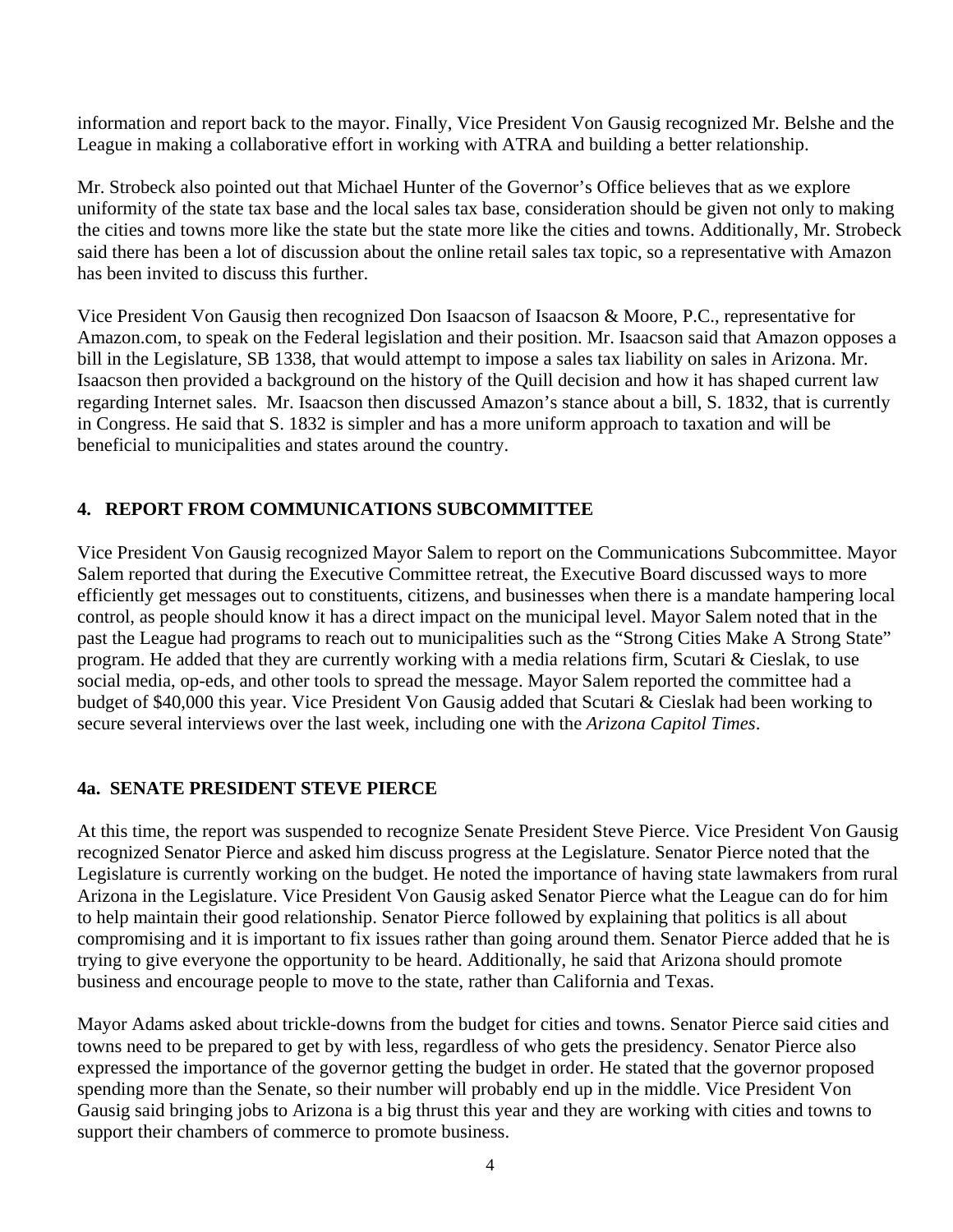Mayor Bob Rivera thanked Senator Pierce for coming to the meeting. He then asked what Senator Pierce's stance would be if a bill came up to cut shared revenues. While Senator Pierce did not think this would happen, he did not agree with cutting shared revenues. He added that the Governor's budget includes \$200 million in sweeps. Mayor Scruggs also thanked Senator Pierce for attending the meeting, and for his service and working with cities and towns, particularly related to two bills from last session. Lastly, Senator Pierce said to inform him of any bills League members are concerned about. After Senator Pierce concluded his discussion, the agenda resumed.

Vice President Von Gausig continued the report and introduced Chip Scutari and Dave Cieslak from Scutari & Cieslak. League Executive Director Ken Strobeck added that the League now has Monday phone calls with mayors, managers, and council, to give updates on legislative activity. He said the Monday calls are going well and noted that as many as 40 cities and towns had called in; he thanked everyone who had been participating. Mr. Strobeck said as issues come up at the legislature they will distribute one-page talking points for speaking to constituents on these issues, while informing people on how to take action, so members are all using the same message when talking to the legislators.

# **5. REPORT FROM BUDGET SUBCOMMITTEE**

Vice President Von Gausig then called on the chair of the Budget Subcommittee, Mayor Nexsen, to provide an update on the subcommittee's efforts. Mayor Nexsen reported that the proposed dues schedule is based on the 2010 Census, so some cities will see decreases, some minor increases in League dues. Mayor Nexsen asked if there were any modifications to the draft budget at this time and noted the subcommittee wished to adopt the dues structure that day. He added that there are small salary increases budget that range from 2-3 percent and a 2.8 percent increase for graphic consulting due to a transfer from another budget line.

Mayor Nexsen said that included in the packets are two budgets: the main budget and the property corporation budget. A member expressed concern over the Valley Schools Health Insurance program because of legal issues that were brought forth in the past. League Executive Director Ken Strobeck said that since then, Valley Schools has changed personnel and started a new health insurance program. He said that in most cases, the Valley Schools Health Insurance program allows cities to keep its current carrier, but members can still join the pool for lower rates. Mr. Strobeck said that the League could outline a list of services offered by Valley Schools to have further discussion if it would be helpful for the committee.

Discussion ensued among members, and the committee asked Mr. Strobeck to compare League employee benefits to what other state leagues, as well as Arizona cities and towns offer employees. Mr. Strobeck said he would gather the information and would discuss it with the Budget Subcommittee. Another member also suggested bringing in a report of what other cities and towns are doing with their health and dental coverage for employees. Vice President Von Gausig said he will bring this to the Budget Subcommittee and have them report on it at the next meeting. Mayor Nexsen said he appreciated the input of concerns and that the budget would not be approved at the February 10 meeting, but in May.

Mayor Rivera asked what the costs and benefits were for the League magazine. Mr. Strobeck followed by stating that the League has a contract with a company that sells advertisements that covers all of the magazine costs. Vice President Von Gausig added that they looked at other publications, like the directory, to see how they are paid for and what the costs are.